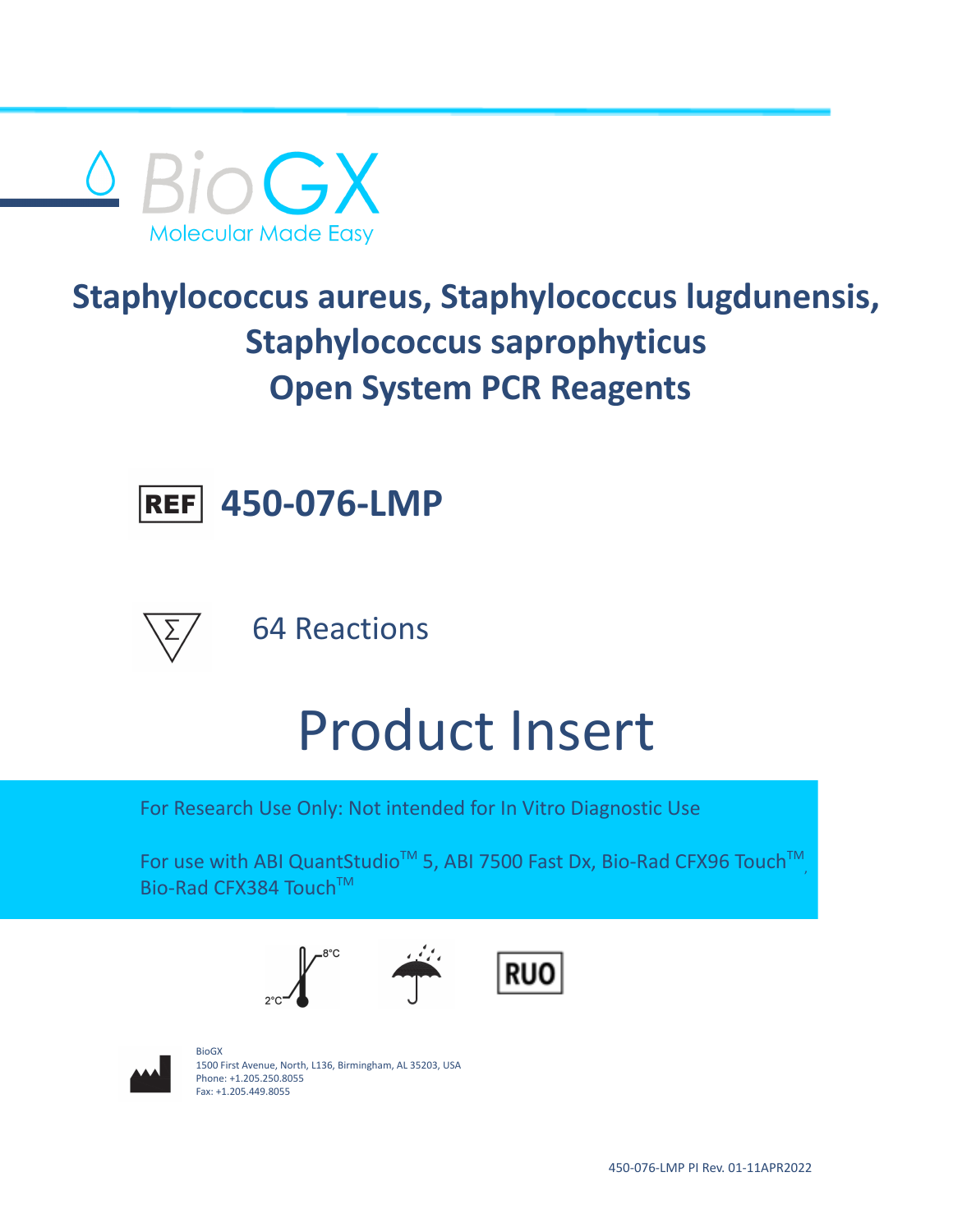

### **For Research Use Only**

*Research use only reagents are not intended for human or animal diagnostic use. It is the responsibility of the end user to determine the performance of the reagents in an appropriately designed validation study for their intended use.*

The Staphylococcus aureus, Staphylococcus lugdunensis, Staphylococcus saprophyticus real-time PCR-based detection reagent is manufactured and packaged as an open system reagent (OSR) for use with open system platforms and has to be validated by the user. Examples of open system platforms are the Applied Biosystems QuantStudio™ 5 (Design & Analysis software version 1.5.1 or later), Applied Biosystems 7500 Fast Dx (SDS software version 1.4 or later), Bio-Rad CFX96 Touch™ or CFX384 Touch™ (Maestro software version 1.1 or later) real-time PCR platforms.

#### **PLEASE READ ENTIRE PACKAGE INSERT BEFORE PROCEEDING TO USE THE OSR.**

#### **PRODUCT OVERVIEW**

The BioGX Sample-Ready™ OSR has been formulated in lyophilized format for the multiplex real-time PCR-based detection of DNA from Staphylococcus aureus (orfX gene**1,2** ), Staphylococcus lugdunensis (fbl gene**<sup>3</sup>** ), Staphylococcus saprophyticus (trk gene**<sup>4</sup>** ) and RNaseP which serves as an endogenous extraction control. The following format for the lyophilized Sample-Ready OSR kit is available:

1. ABI QuantStudio<sup>™</sup> 5, ABI 7500 Fast Dx, Bio-Rad CFX96 Touch<sup>™</sup> and Bio-Rad CFX384 Touch™Platforms **REF 450-076-LMP**

#### **Note:**

**OSR for ABI and Bio-Rad Platforms (450-076-LMP)** contains all PCR primers, probes, enzymes, dNTPs, MgCl<sub>2</sub>, buffers, and other components required for the PCR reaction. No exogenous addition of SPC is needed.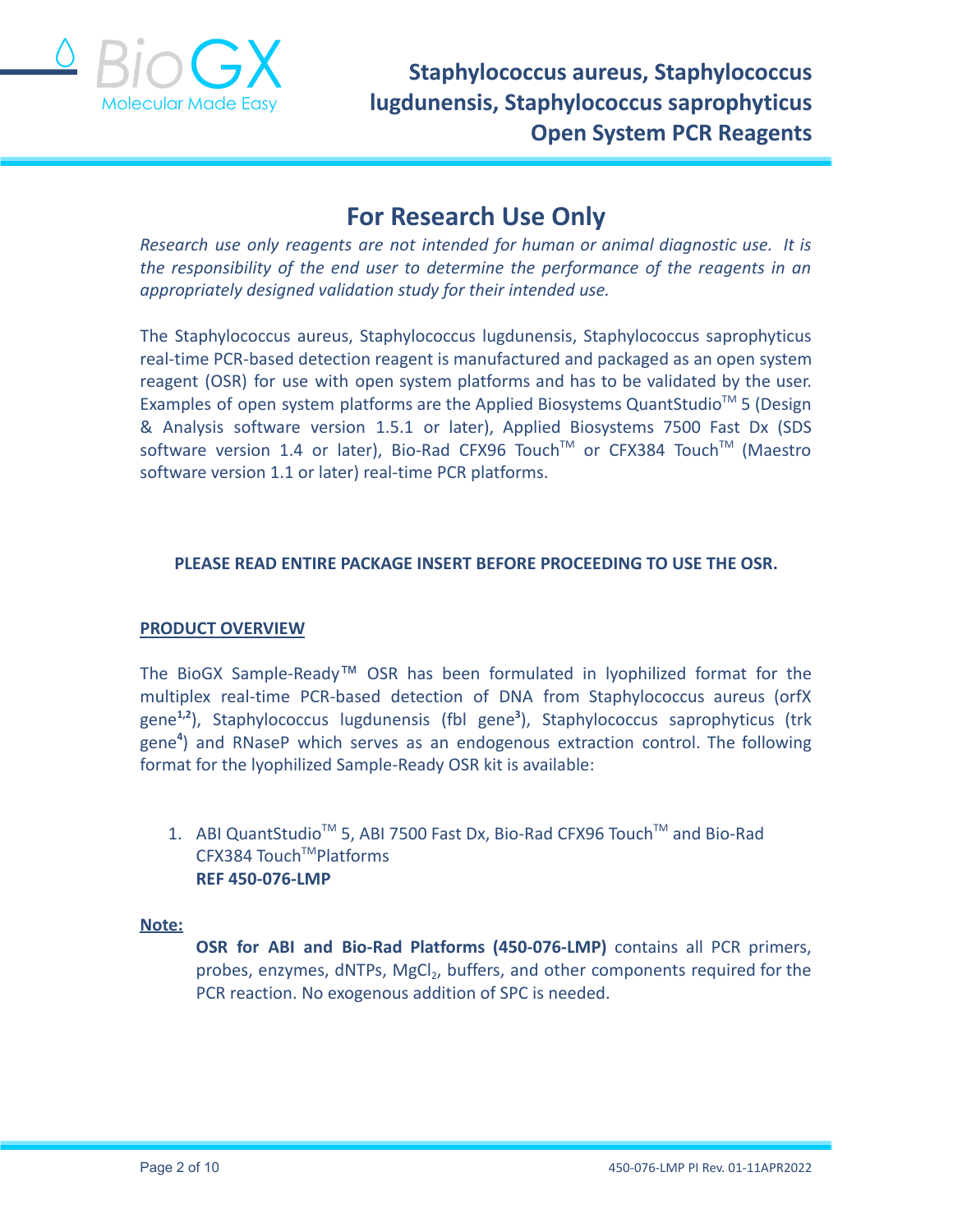

#### **PACKAGE CONTENTS**

#### **BioGX REF:** 450-076-LMP

Platform(s): ABI QuantStudio<sup>™</sup> 5, ABI 7500 Fast Dx, Bio-Rad CFX96 Touch<sup>™</sup> and Bio-Rad CFX384 Touch™

Each 64-reaction package consists of one pouch:

The pouch contains 2 x 8-tube strips. Each tube contains BioGX lyophilized Sample-Ready<sup>TM</sup> OSR sufficient for 4 x 15  $\mu$ L PCR reactions.

**Note:** 8-tube strips containing reagents **ARE NOT** compatible with ABI QuantStudio<sup>™</sup> 5, ABI 7500 Fast Dx, Bio-Rad CFX96 Touch™ and Bio-Rad CFX384 Touch<sup>™</sup> instruments.

#### **EQUIPMENT AND MATERIALS REQUIRED BUT NOT PROVIDED**

- Lyophilized Positive Control Template DNA Beads  $(10^5 \text{ copies/head})$ 
	- BioGX Staphylococcus aureus (Part number 720-0052)
	- BioGX Staphylococcus lugdunensis (Part number 720-0121)
	- BioGX Staphylococcus saprophyticus (Part number 720-0141)
- Lyophilized Positive Control Template DNA Beads (10<sup>5</sup> copies/bead) for ABI and Bio-Rad platforms
	- BioGX RNaseP (DNA) (Part number 720-0009)
- BioGX Molecular Grade Water or equivalent
	- BioGX Rehydration Water (Part number: 800-0035-12)
- Vortex Genie 2 Vortexer (VWR catalog no. 58815-234) or equivalent
- Disposable nitrile gloves
- Applied Biosystems QuantStudio 5 (0.2 mL) consumables.
	- Thermo Fisher optical 8-tube strip (catalog no. 4316567)
	- Thermo Fisher ultra-clear optical caps, strips of 8 (catalog no. AB-0866)
	- Thermo Fisher 96-well optical clear reaction plates (catalog no. A36924)
	- Thermo Fisher 96-well qPCR plate seals (catalog no. AB-1170)
- Applied Biosystems 7500 Fast Dx (0.1 mL) consumables.
	- Thermo Fisher optical 8-tube strip (catalog no. 4358293)
	- Thermo Fisher ultra-clear optical caps, strips of 8 (catalog no. 4323032)
	- Thermo Fisher 96-well optical reaction plates (catalog no. 4346906)
	- Thermo Fisher 96-well qPCR plate seals (catalog no. 4311971)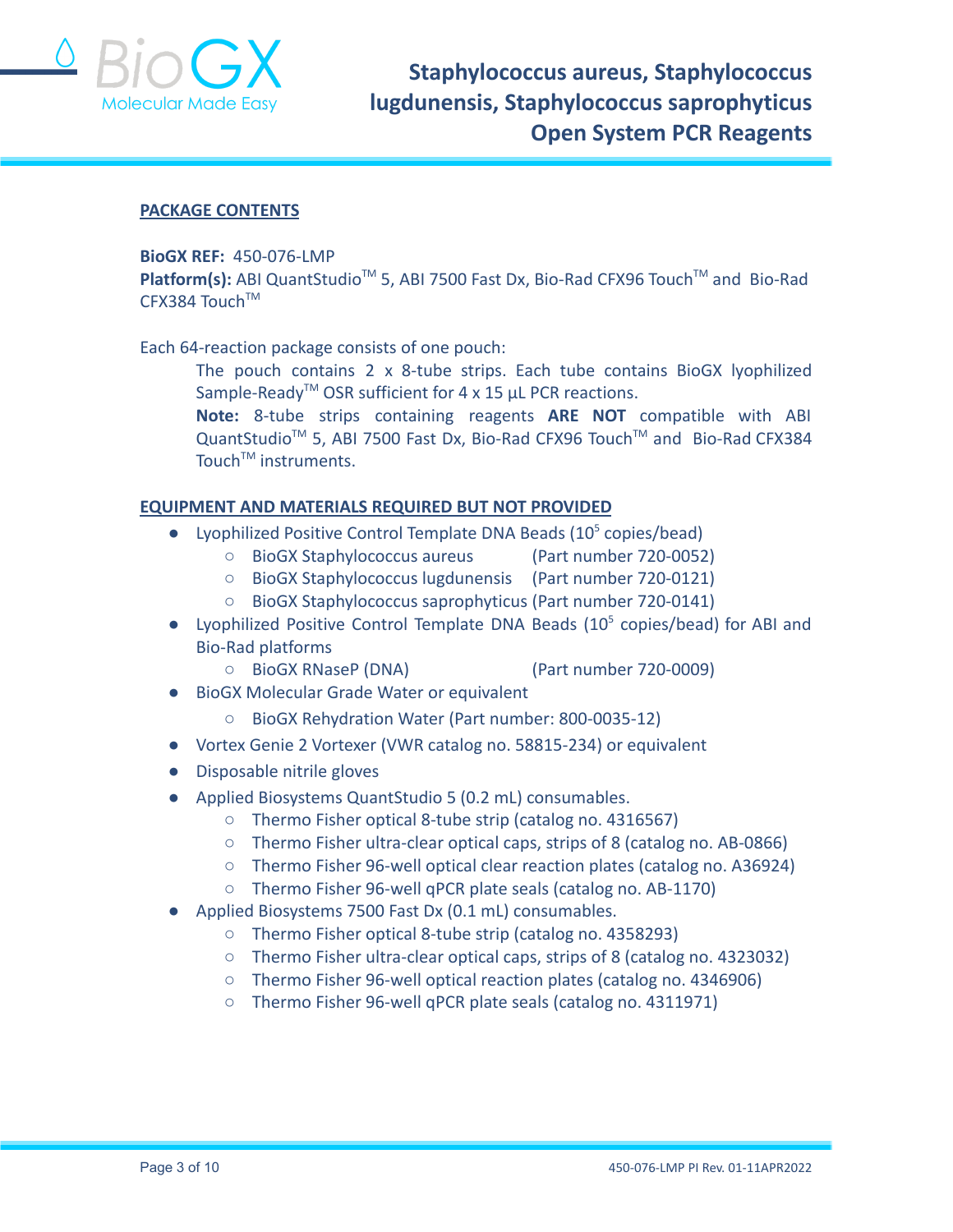

- Bio-Rad CFX96 Touch consumables.
	- Bio-Rad 8-tube PCR strips without caps (catalog no. TLS0851)
	- Bio-Rad Optical flat 8-cap strips for PCR tubes (catalog no. TCS0803)
	- Bio-Rad 96-well plates (catalog no. HSP9655)
	- Bio-Rad 96-well plate sealing film, optical (catalog no. MSB1001)
- Bio-Rad CFX384 Touch consumables.
	- Bio-Rad 384-well plates (catalog no. HSP3905)
	- Bio-Rad 384-well plate sealing film, optical (catalog no. MSB1001)

#### **WARNINGS AND PRECAUTIONS**

- For research use only. Not intended for human or animal diagnostics use.
- If handling biological samples, including used Extraction Kits and PCR Cartridges, treat as if capable of transmitting infectious agents in accordance with safe laboratory procedures such as those described in CLSI Document M29**<sup>5</sup>** and in Biosafety in Microbiological and Biomedical Laboratories**<sup>6</sup>** .
- BioGX REF: 450-076-LMP has been quality control tested only with the ABI QuantStudio<sup>™</sup> 5, ABI 7500 Fast Dx, Bio-Rad CFX96 Touch™ and Bio-Rad CFX384 Touch<sup>™</sup> real-time PCR platforms.
- Do not use the reagents if the protective pouches are open or torn upon arrival.
- Close reagent protective pouches promptly with the zip seal after each use. Remove any excess air in the pouches prior to sealing and store at 2-8 °C.
- Do not remove desiccant from the PCR master mix pouches.
- Do not use Sample-Ready**TM** master mix if the desiccant is not present or is broken inside the Sample-Ready**TM** master mix pouches.
- Do not use reagent tubes if the foil seal has been opened or damaged.
- Do not mix reagents from different pouches and/or kits and/or lots.
- Do not use expired reagents and/or materials.
- Do not pipette by mouth.
- Do not smoke, drink, or eat in areas where samples or kits are being handled.
- Dispose of unused reagents and waste in accordance with country, federal, provincial, state, and local regulations.
- Use clean gloves when handling extraction kit components and PCR reagents and buffer tubes.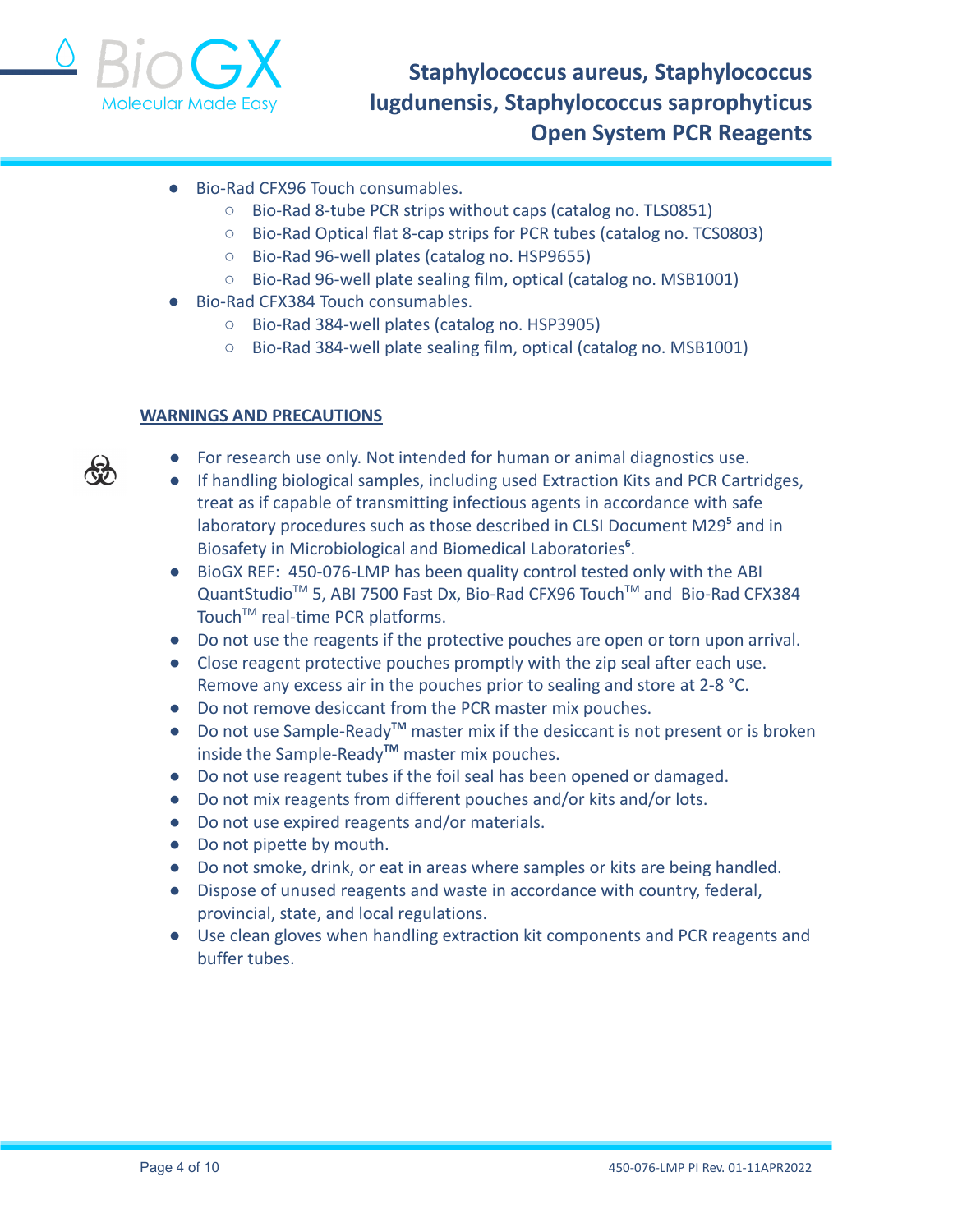

#### **STORAGE REQUIREMENTS AND RECOMMENDATIONS**



Reagents are stable at a temperature range of 2-30°C during shipment for 5 days, but BioGX recommends long-term storage at 2-8°C. Reagents have been tested to demonstrate optimal performance when stored properly and consumed by the Manufacturer Recommended Use By Date. The end user may opt to extend the useful life for Research Use Only reagents upon completing their own performance validations. BioGX's guarantee of reagent integrity does not extend beyond the Manufacturer Recommended Use By Date when stored properly. Avoid exposing the reagents (lyophilized or rehydrated) to direct sunlight or long-term ambient lighting. Tightly reseal the pouch with unused reactions and immediately return to a refrigerator after opening. To mitigate reagent performance degradation from exposure to moisture, BioGX suggests using the entire contents of the opened pouch within 1 month; however, the user may choose to verify an extended working time > 1 month by performance testing with positive controls and an examination of the sample preparation control target.

#### **SAMPLE TYPES UTILIZED FOR QUALITY CONTROL TESTING**

#### -Urine (neat or boric acid preserved)

-Swab samples collected in Copan Universal Transport Media (UTM $^{\circledR}$ ) or Copan ESwab<sup>TM</sup>

#### **REAGENT OPTICAL CONFIGURATION**

#### **Table 1.** Optical Channel Configuration for REF 450-076-LMP.

| <b>Optical Channel</b><br>(Fluorophore Equivalent) | <b>Target</b>                |  |  |
|----------------------------------------------------|------------------------------|--|--|
| <b>FAM</b>                                         | Staphylococcus lugdunensis   |  |  |
| <b>HEX</b>                                         | Staphylococcus aureus        |  |  |
| <b>Texas Red</b>                                   | Staphylococcus saprophyticus |  |  |
| Cy5                                                | <b>RNase P</b>               |  |  |
| Cy5.5                                              | Unused                       |  |  |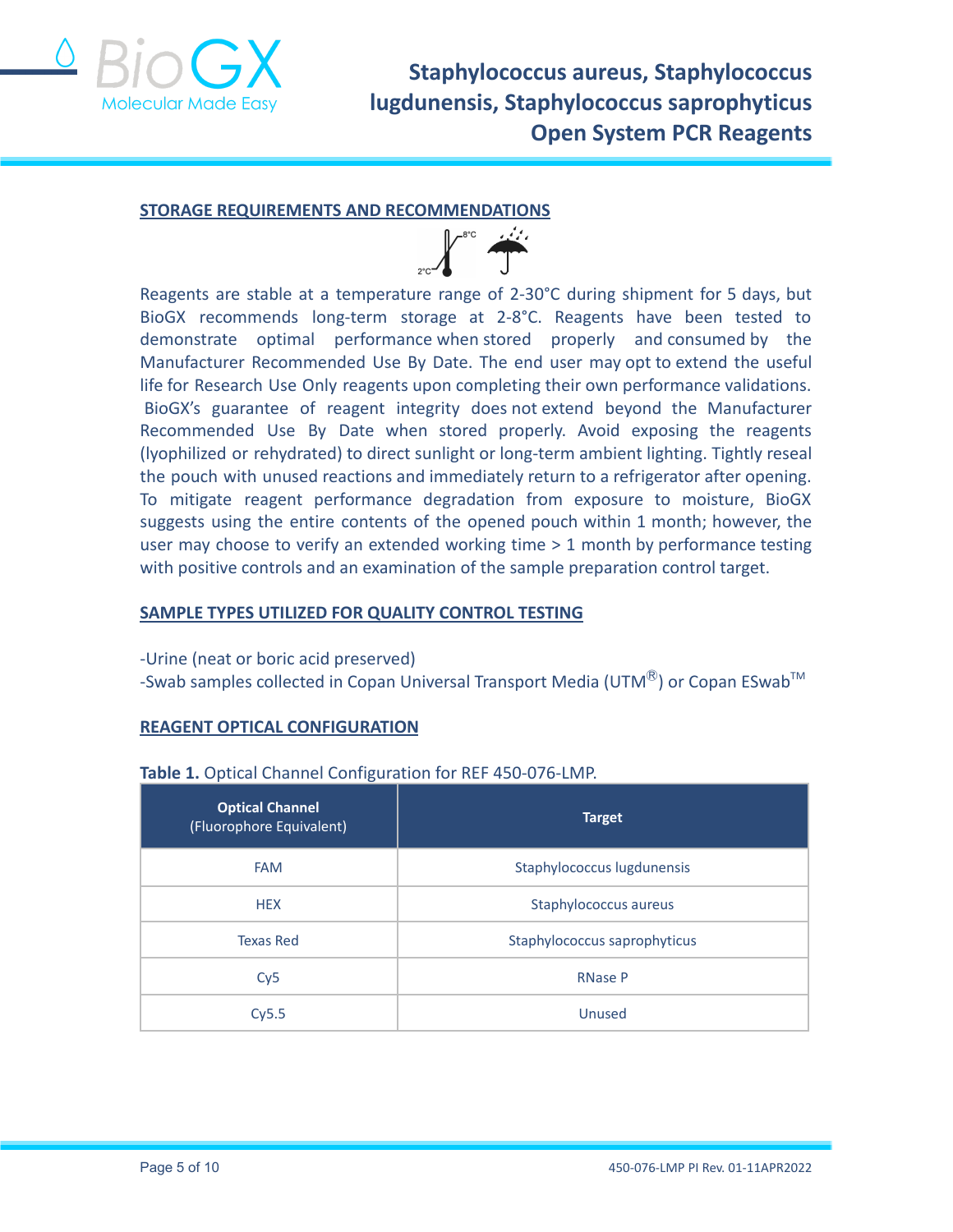

#### **QUALITY CONTROL AND EXTRACTION TESTING PARAMETERS**

#### **ABI and Bio-Rad Platforms (BioGX REF: 450-076-LMP)**

As a starting point, users can import and install a PCR run file onto:

- 1. Applied Biosystems QuantStudio<sup>™</sup> 5 (Design & Analysis software version 1.5.1 or later)
- 2. ABI 7500 Fast Dx (SDS software version 1.4 or later)
- 3. Bio-Rad CFX96 Touch<sup>™</sup> (Maestro software version 1.1 or later)
- 4. Bio-Rad CFX384 Touch™ (Maestro software version 1.1 or later)

BioGX's most current ABI QuantStudio<sup>™</sup> 5, ABI 7500 Fast Dx, Bio-Rad CFX96 Touch<sup>™</sup>, and Bio-Rad CFX384 Touch™ PCR run files utilized for quality control of this product can be obtained by sending an email to [TS@biogx.com](mailto:TS@biogx.com). Please refer to the Applied Biosystems QuantStudio<sup>™</sup> 5 user manual<sup>7</sup> for uploading instructions. Please refer to the ABI 7500 Fast Dx user manual**<sup>8</sup>** for uploading instructions. Please refer to the Bio-Rad CFX96 TouchTM user manual**<sup>9</sup>** for uploading instructions. Please refer to the Bio-Rad CFX384 TouchTM user manual**<sup>9</sup>** for uploading instructions.

#### **SAMPLE VOLUMES UTILIZED DURING QUALITY CONTROL TESTING**

The end user may choose to validate a different pretreatment method or volume of sample to load other than the sample processing used by BioGX for QC testing as outlined below.

#### **Urine collection (neat urine or boric acid preserved urine)**

#### **ABI and Bio-Rad Platforms (validated magnetic bead or silica column extraction kits)**

Thoroughly vortex the sample prior to processing. Follow manufacturer recommendations for extraction of appropriate sample volume. Transfer 5 μL to purified nucleic acid to master mix as described in Section: *BioGX Quality Control Test Setup Procedure for ABI and Bio-Rad Platforms.*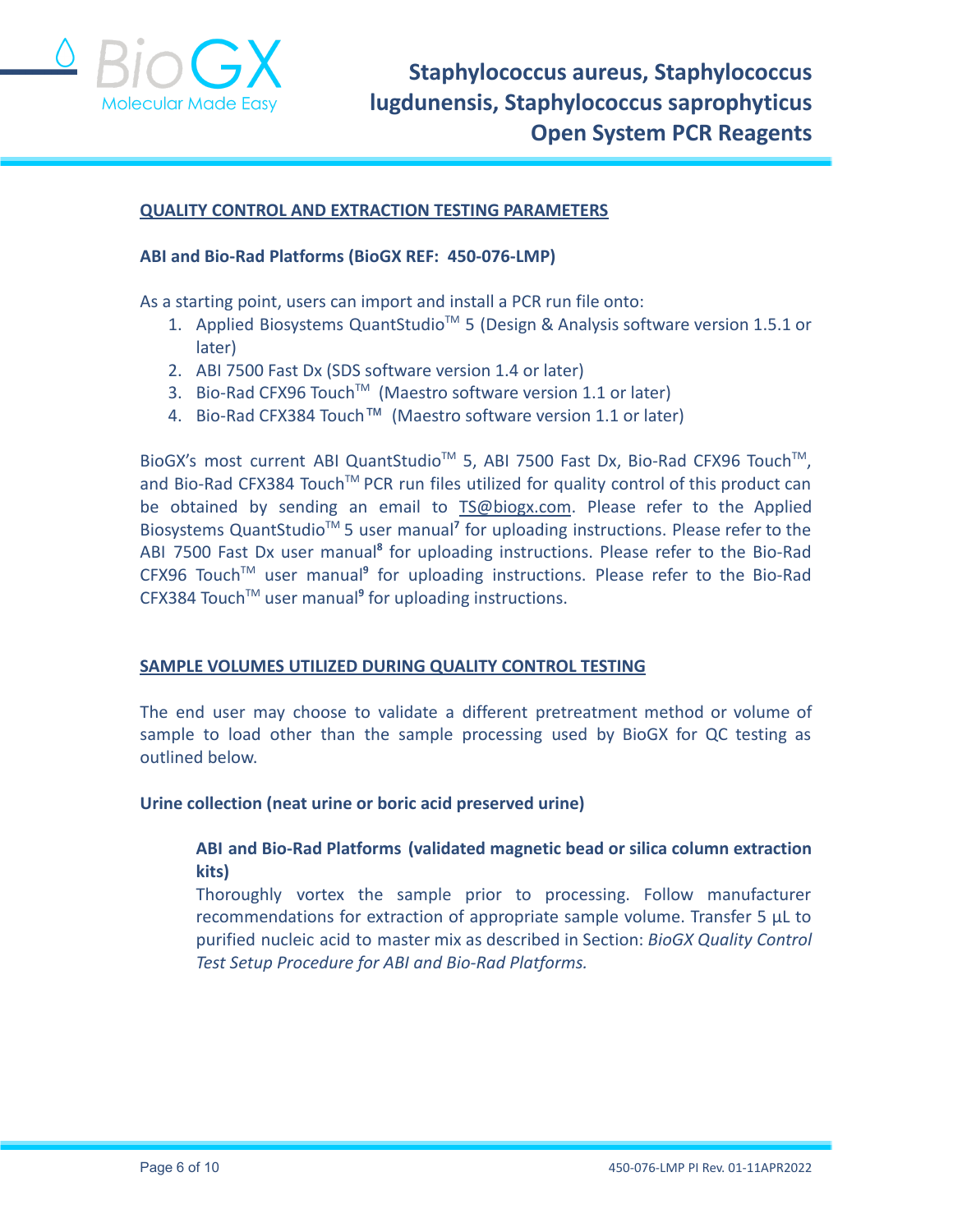

#### **Swab sample (Copan Universal Transport Media (UTM**Ⓡ**) or Copan ESwabTM )**

**ABI QuantStudioTM 5 and Bio-Rad CFX96 TouchTM (validated magnetic bead or silica column extraction kits)**

Thoroughly vortex the sample prior to processing. Follow manufacturer recommendations for extraction of appropriate sample volume. Transfer 5 μL to purified nucleic acid to master mix as described in Section: *BioGX Quality Control Test Setup Procedure for ABI QuantStudioTM 5 and Bio-Rad CFX96 TouchTM .*

#### **BioGX QUALITY CONTROL TEST SETUP PROCEDURE**

#### **ABI and Bio-Rad Platforms Quality Control Test Setup**

#### **WEAR NITRILE GLOVES WHEN HANDLING LYOPHILIZED REAGENTS TO REDUCE THE GENERATION OF STATIC CHARGES. DO NOT USE LATEX GLOVES.**

#### **Assembly of BioGX Reagents**

1. Prepare the appropriate number of 8-tube PCR strips, 96-well or 384-well PCR plates.

2. Transfer 40 μL of molecular grade water to one vial of lyophilized BioGX reagents. The rehydrated master mix is more than sufficient for 4 samples to be tested.

**Note:** 8-tube strips containing reagents **ARE NOT** compatible with ABI QuantStudio<sup>™</sup> 5, ABI 7500 Fast Dx, Bio-Rad CFX96 Touch™ and Bio-Rad CFX384 Touch™ Platforms. Rehydrated master mix must be transferred to 8-tube PCR strips, 96-well or 384-well PCR plates compatible with appropriate instruments.

3. Mix by gently pipetting up and down. (IMPORTANT: Keep rehydrated master mix in a cold block or on ice if setup cannot not be completed within 20 minutes. If the rehydrated master mix cannot be used immediately, it can be capped and stored up to 24 hours at 2-8°C, protected from light).

4. Transfer 10 μL of rehydrated master mix to the bottom of 4 empty wells.

5. To each well containing 10 μL of rehydrated master mix, add 5 μL of extracted sample.

6. Affix the appropriate optical caps or optical plate seals.

7. Pulse spin the sealed PCR plate or tube to mix and bring liquid to the bottom.

8. Load 8-tube PCR strips, 96-well or 384-well PCR plates into the real-time PCR platform and start the run. Avoid unnecessary delay once tubes/plates are loaded into the real-time PCR instrument.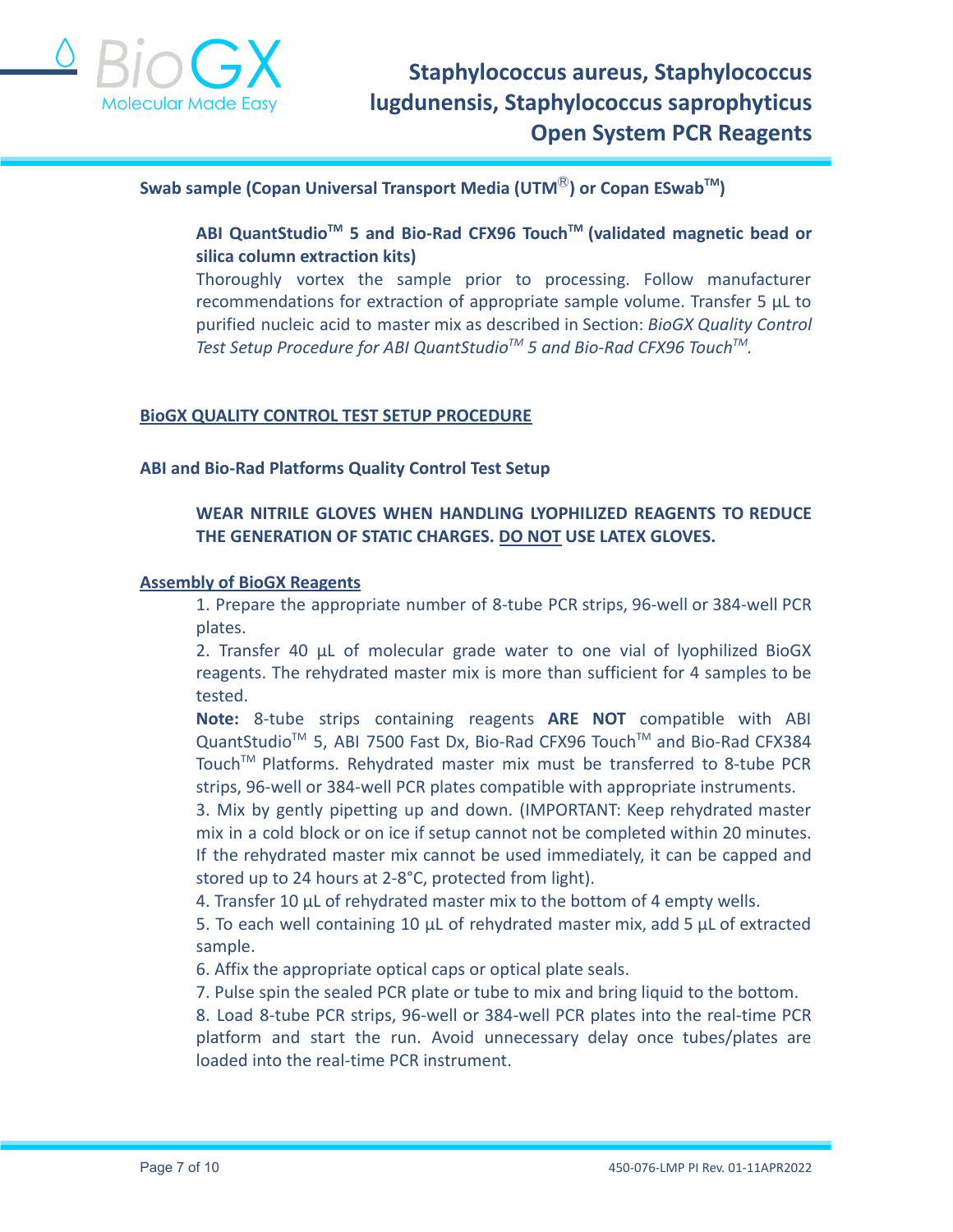

#### **ASSAY PERFORMANCE**

All BioGX Research Use Only products are designed to detect 20 copies or less of the target nucleic acid per reaction.

#### **INTERPRETATION OF RESULTS**

| S.aureus | S.lugdunensis | S.saprophyticus | <b>RNase P</b> | Interpretation                                                                              |  |  |  |
|----------|---------------|-----------------|----------------|---------------------------------------------------------------------------------------------|--|--|--|
|          |               |                 | $+/-$          | <b>Staphylococcus aureus POSITIVE</b>                                                       |  |  |  |
|          |               |                 | $+/-$          | Staphylococcus lugdunensis POSITIVE                                                         |  |  |  |
|          |               | ٠               | $+/-$          | Staphylococcus saprophyticus POSITIVE                                                       |  |  |  |
|          |               |                 | ٠              | Staphylococcus aureus, Staphylococcus lugdunensis,<br>Staphylococcus saprophyticus NEGATIVE |  |  |  |
|          |               |                 |                | Unresolved*                                                                                 |  |  |  |

#### **Table 2.** Multiplex PCR Results Interpretation for 450-076-LMP.

\*Failed PCR due to inhibition, reagent failure or incorrect assembly of PCR reaction.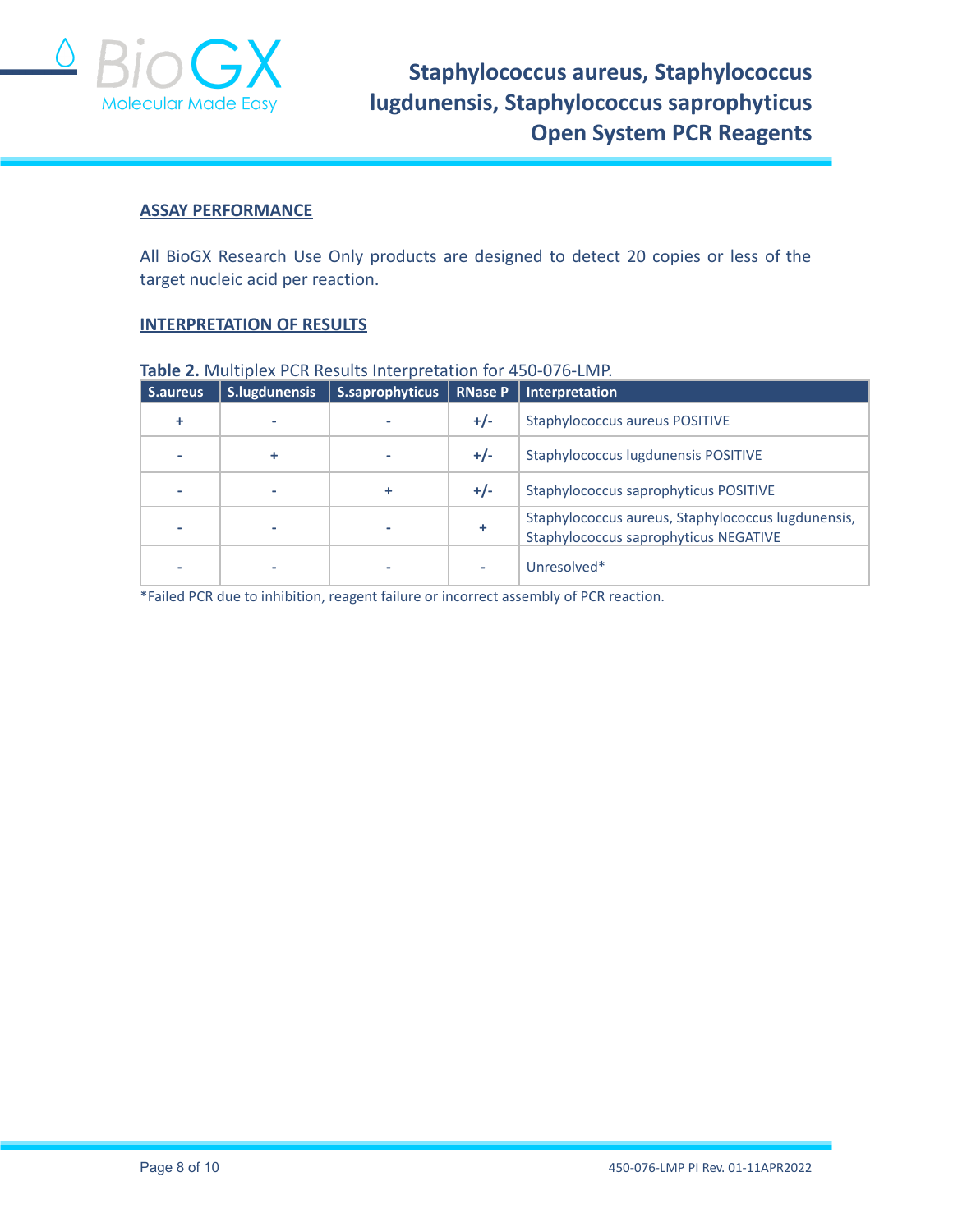

#### **REFERENCES**

- 1. Huletsky, A., et al. "New real-time PCR assay for rapid detection of methicillin-resistant Staphylococcus aureus directly from specimens containing a mixture of staphylococci." Journal of clinical microbiology 42.5 (2004): 1875-1884.
- 2. Nijhuis, Roel HT, et al. "A rapid and high-throughput screening approach for methicillin-resistant Staphylococcus aureus based on the combination of two different real-time PCR assays." Journal of Clinical Microbiology 52.8 (2014): 2861-2867.
- 3. Pereira, Eliezer M., et al. "Detection of Staphylococcus lugdunensis by a new species-specific PCR based on the fbl gene." FEMS Immunology & Medical Microbiology 58.2 (2010): 295-298.
- 4. Enderle, Janet L., Aaron L. Miller, and Richard B. Pyles. "Quantification of bacterial uropathogens in preclinical samples using real-time PCR assays." Current microbiology 68.2 (2014): 220-226
- 5. Clinical and Laboratory Standards Institute. Protection of laboratory workers from occupationally acquired infections; Approved Guideline. Document M29 (Refer to the latest edition).
- 6. Centers for Disease Control and Prevention and National Institutes of Health. Biosafety in Microbiological and Biomedical Laboratories. Choosewood L.C. and Wilson D.E. (eds) (2009). HHS Publication No. (CDC) 21-1112.
- 7. QuantStudio<sup>™</sup> Design and Analysis software User Guide, ThermoFisher Scientific, Waltham, Massachusetts, USA (Refer to the latest version).
- 8. Applied Biosystems 7500 Fast Dx Real-Time PCR Instrument Instructions for Use (2012). Life Technologies Holdings Pte Ltd, Singapore. Publication Part Number 4406991 [Rev. E].
- 9. CFX96 Touch, CFX96 Touch Deep Well, CFX Connect, and CFX384 Touch Systems Instruction Manual (refer to the latest version), Bio-Rad Laboratories, Inc., Hercules, California, USA (Refer to the latest version).

#### **Please call BioGX or email info@biogx.com with any questions you may have regarding this product.**

| $Rev.$ # | <b>Effective Date</b> | <b>Summary of Changes</b> |
|----------|-----------------------|---------------------------|
| - 01     | 11 APR 2022           | Initial Release.          |